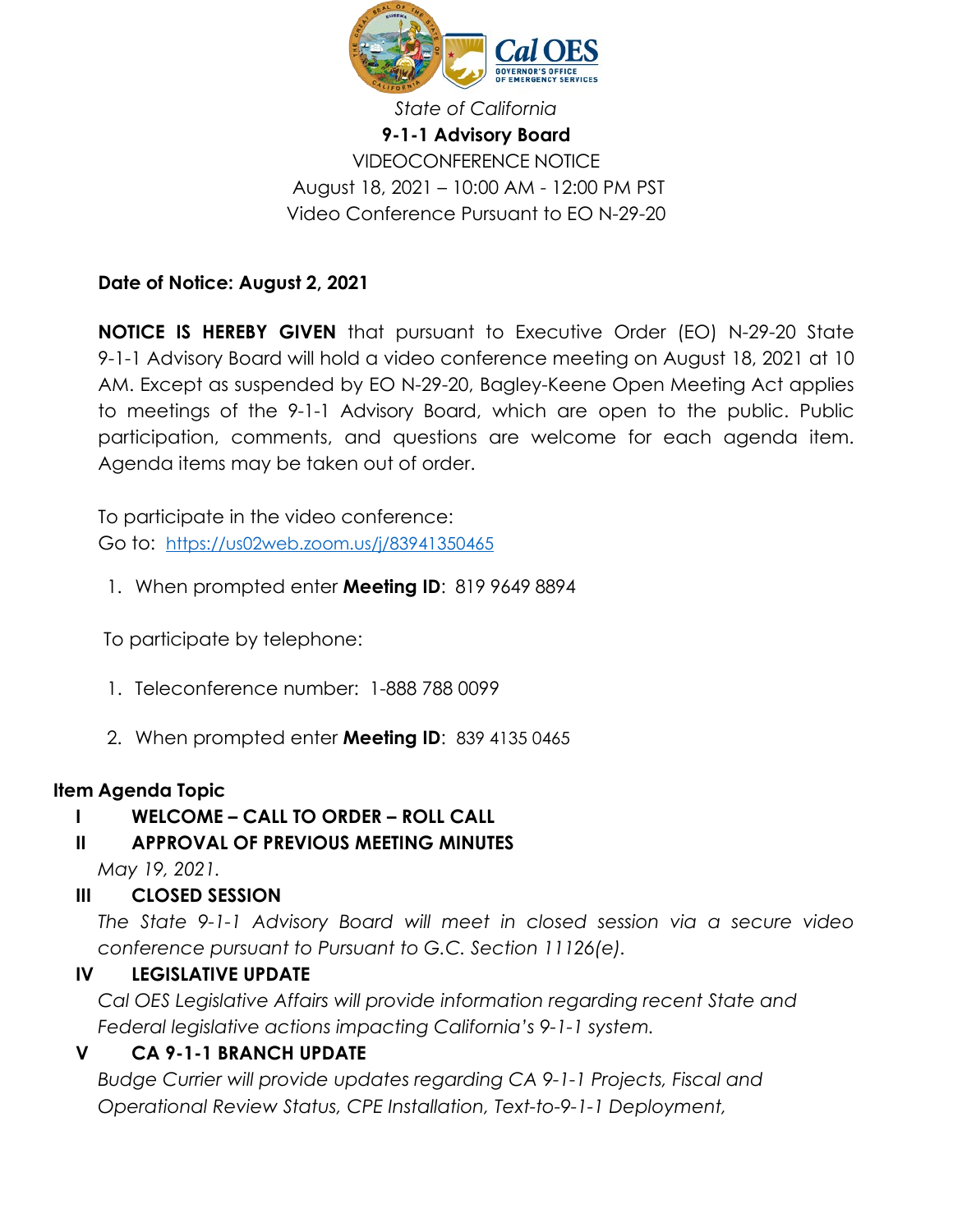

#### *State of California*

#### **9-1-1 Advisory Board**

# VIDEOCONFERENCE NOTICE August 18, 2021 – 10:00 AM - 12:00 PM PST Video Conference Pursuant to EO N-29-20

*NG 9-1-1 Update, State Emergency Number Association (SETNA), Statewide Contract Update.*

# **VI LONG RANGE PLANNING COMMITTEE (LRPC) REPORT**

*The Chair will present updates regarding active projects within the Long Range Planning Committee.*

# **VII APPOINTMENTS TO THE LRPC**

*The 9-1-1 Advisory Board members will review the current appointments to the LRPC and appoint new members, and a new Chair as necessary***.** 

## **VIII STRATEGIC INITIATIVES**

*The 9-1-1 Branch will provide an update on strategic initiatives.* 

## **IX AGENDA ITEMS FOR FUTURE MEETINGS**

## **X PUBLIC COMMENT FOR MATTERS NOT ON AGENDA**

# **XI ADJOURN**

*SUBMISSION OF WRITTEN MATERIALS:* All written materials used by a presenter or member of the public making public comment are requested to be delivered to the State 9-1-1 Advisory Board liaison a minimum five (5) days prior to the scheduled meeting. The mailing address and email of the State 9-1-1 Advisory Board liaison is identified below in General Information. The State 9-1-1 Advisory Board liaison will copy and distribute the materials to the 9-1-1 Advisory Board members. If prior delivery is not possible, it is requested that a minimum 15 copies be submitted to the State 9-1-1 Advisory Board liaison prior to the start of the scheduled meeting. This material will be distributed to the State 9-1-1 Advisory Board Members.

*ACCESS TO MEETING:* A person with a disability who needs a reasonable accommodation or modification in order to participate in the meeting may make a request by emailing Sophia Munoz at [sophia.munoz@caloes.ca.gov.](mailto:sophia.munoz@caloes.ca.gov) Providing your request at least five (5) business days before the meeting will help ensure availability of the requested accommodation.

An ADA accessible copy of the approved 9-1-1 Advisory Board PowerPoint presentation will be made available at [www.caloes.ca.gov/911](http://www.caloes.ca.gov/911) at the time of the 9-1-1 Advisory Board meeting.